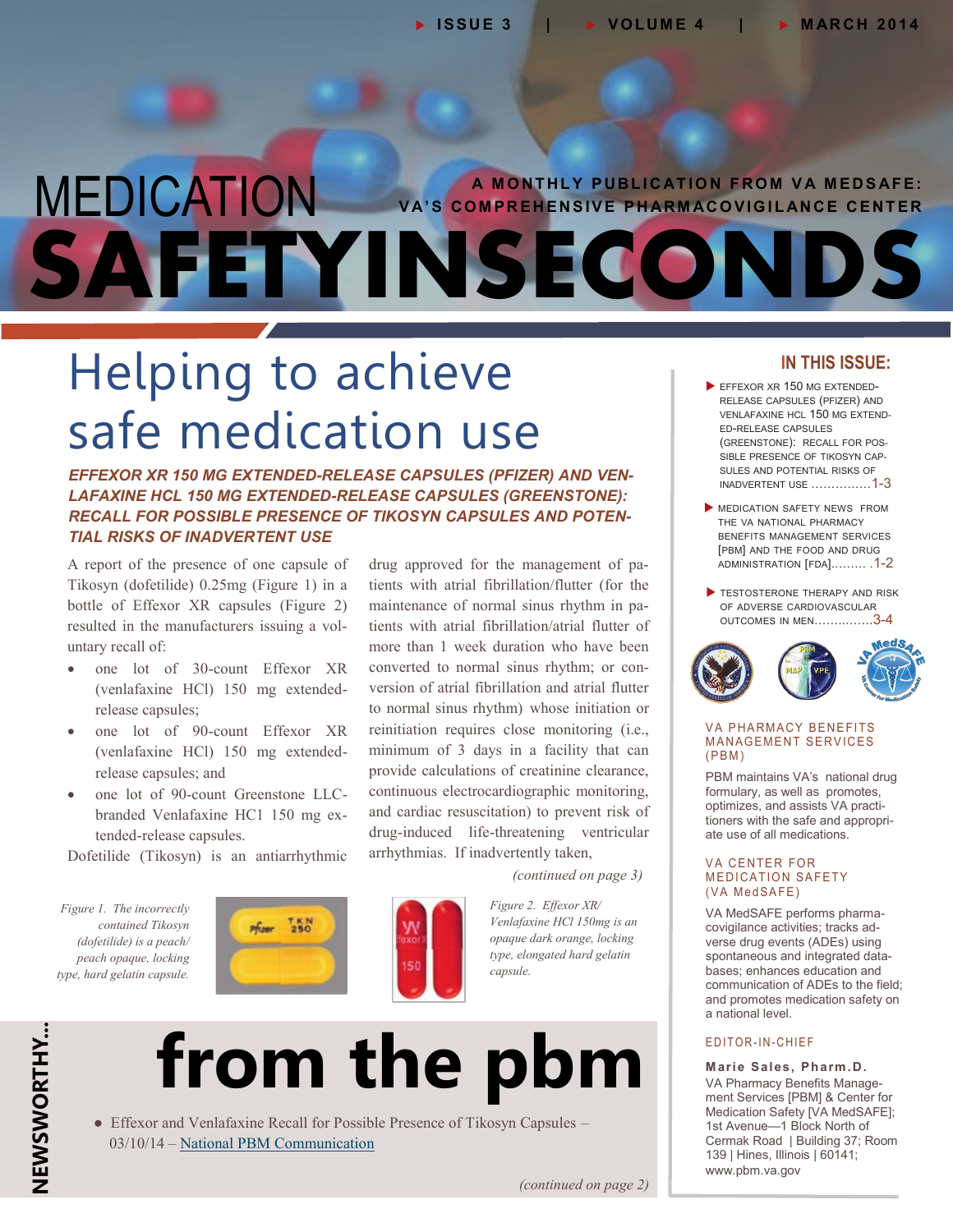# <span id="page-1-0"></span>from the fda *(continued from page 1)*

#### **INFECTIOUS DISEASE**

[FDA approves label changes for antibacterial Doribax \(doripenem\) describing increased risk of death for ventila](http://www.fda.gov/Drugs/DrugsSafety/ucm387971.htm)[tor patients with pneumonia](http://www.fda.gov/Drugs/DrugsSafety/ucm387971.htm)

#### 3/6/2014

FDA has approved changes to the doripenem (DORIBAX® ) product label. This change revises the *Warnings* and Precautions section to include a statement indicating that use of doripenem (DORIBAX<sup>®</sup>) is associated with increased mortality when used in the treatment of ventilator-associated pneumonia. The FDA recommends that health care professionals should consider whether the benefits of doripenem (DORIBAX<sup>®</sup>) treatment are likely to exceed its potential risks in patients who develop pneumonia while on ventilators.

This update is based on findings from a prospective, randomized, double-blind, double-dummy, multicenter Phase 3 trial that assessed the efficacy and safety of a fixed 7-day course of doripenem (DORIBAX<sup>®</sup>) (1g, 4hour infusion, q8h) compared with a fixed 10-day course of imipenem-cilastatin (1g, 1 hour infusion, q8h) for treatment of hospitalized adult patients diagnosed with ventilator-associated pneumonia. Interim analyses of data from over half of the planned subjects showed that in the intent-to-treat population, the doripenem (DORIBAX<sup>®</sup>) arm demonstrated a higher 28-day all-cause mortality (23.0 percent; n=31/135) compared to the imipenem and cilastatin arm (16.7 percent; n=22/132). This finding, coupled with lower clinical cure rates in the doripenem (DORIBA $X^{\circledast}$ ) arm, led to the premature termination of the trial in 2011.

Doripenem (DORIBAX® ) is not approved to treat any type of pneumonia.Doripenem (DORIBAX® ) carries FDA approval for the following indications: treatment of adults with complicated intra-abdominal infections and complicated urinary tract infections including pyelonephritis. The recommended dose of doripenem (DORIBAX® ) is 500 mg every eight hours intravenously, given over 1 hour, for 5-14 days (depending on indication) in adults. Doses greater than 500 mg every eight hours are not approved. The updated drug label for doripenem (DORIBAX<sup>®</sup>) is available at the following link: [http://www.accessdata.fda.gov/drugsatfda\\_docs/](http://www.accessdata.fda.gov/drugsatfda docs/label/2014/022106s012lbl.pdf) [label/2014/022106s012lbl.pdf](http://www.accessdata.fda.gov/drugsatfda docs/label/2014/022106s012lbl.pdf) .

#### **REFERENCES:**

- 1. FDA Drug Safety Communication: FDA approves label changes for antibacterial Doribax (doripenem) describing increased risk of death for ventilator patients with pneumonia. <http://www.fda.gov/Drugs/DrugSafety/ucm387971.htm> . (Accessed 03/06/2014)
- 2. DORIBAX® (doripenem) product package insert. Osaka, Japan: Shionogi & Co. Ltd.; January 2014.
- 3. FDA Statement on recently terminated clinical trial with Doribax (doripenem). 01/05/2012. [http://www.fda.gov/Drugs/DrugSafety/](http://www.fds.gov/Drugs/DrugSafety/ucm285883.htm) [ucm285883.htm](http://www.fds.gov/Drugs/DrugSafety/ucm285883.htm) . (Accessed 03/06/2014)
- 4. Dear Healthcare Professional Letter. Raritan, NJ: Janssen Pharmaceuticals, Inc.; January 2012. [http://www.fda.gov/downloads/](http://www.fds.gov/downloads/Drugs/DrugSafety/UCM286277.pdf) [Drugs/DrugSafety/UCM286277](http://www.fds.gov/downloads/Drugs/DrugSafety/UCM286277.pdf).pdf . (Accessed 03/06/2014)

#### **DIABETES**

[FDA Drug Safety Communication: FDA to review heart failure risk with diabetes drug saxagliptin \(marketed as](http://www.fda.gov/Drugs/DrugSafety/ucm385287.htm) [Onglyza and Kombiglyze XR\)](http://www.fda.gov/Drugs/DrugSafety/ucm385287.htm)

#### 2/11/2014

A recent study published in the New England Journal of Medicine identified a possible association of heart failure with saxagliptin use. The Saxagliptin Assessment of Vascular Outcomes Recorded in Patients with Diabetes Mellitus [SAVOR] – Thrombolysis in Myocardial Infarction [TIMI] 53 study is a randomized, placebocontrolled, phase 4 trial that investigated the efficacy and safety of saxagliptin in diabetic patients at risk for cardiovascular events and suggested an increase in the rate of hospitalization for heart failure, but did not show an increase or decrease in the rate of ischemic events among users of the agent. FDA considers these results as preliminary and will investigate further as well as request clinical trial data from the manufacturer. Additional details are available in the [National PBM Bulletin](http://www.pbm.va.gov/PBM/vacenterformedicationsafety/nationalpbmbulletin/Saxagliptin_and_Cardiovascular_Safety_NATIONAL_PBM_BULLETIN_021814_FIN.pdf) released last month that addresses saxagliptin and cardiovas cular safety.

Н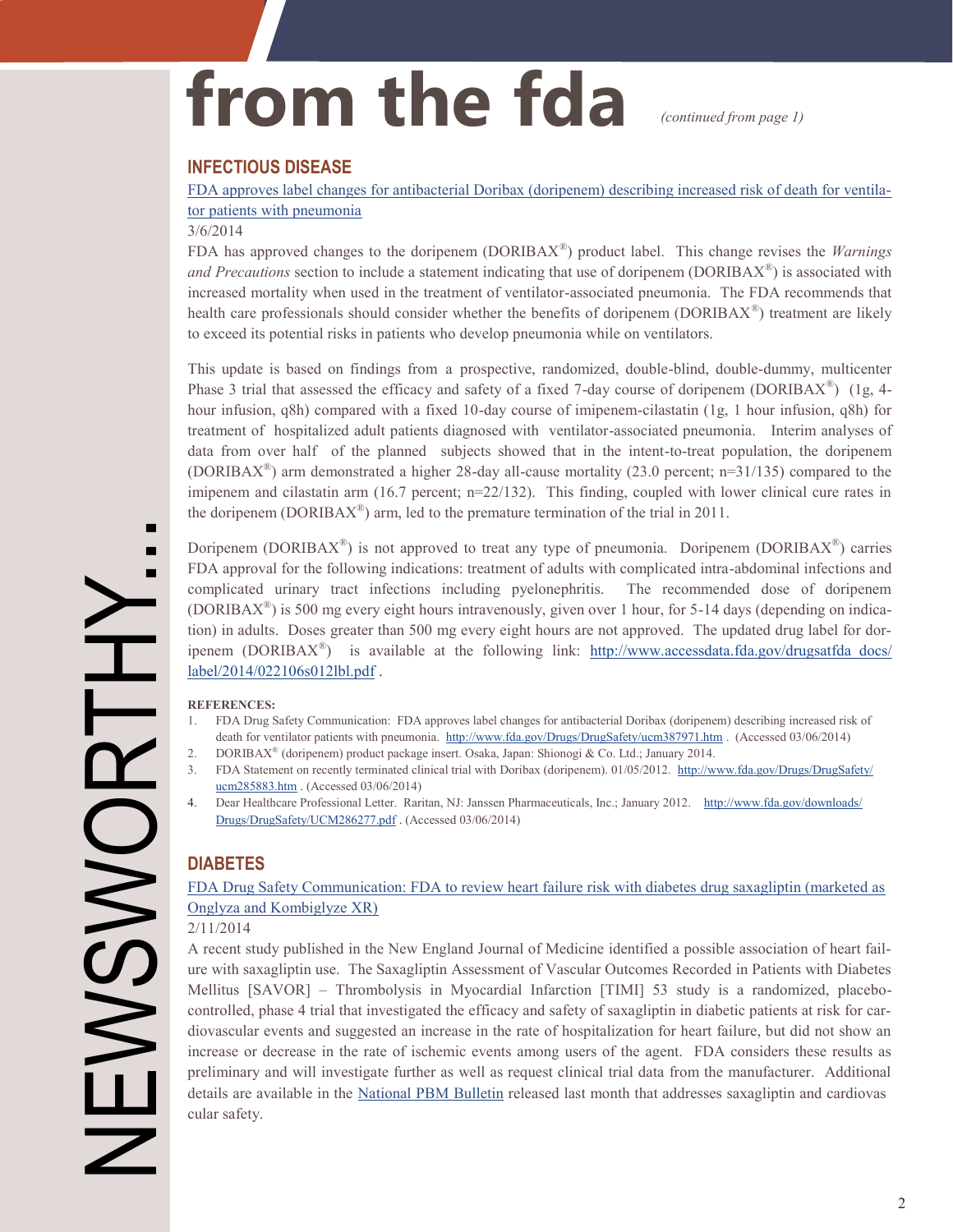### <span id="page-2-0"></span>Getting the most from our safety surveillance

#### *TESTOSTERONE THERAPY AND RISK OF ADVERSE CARDIOVASCULAR EVENTS IN MEN*

Growing evidence in the medical literature suggests a risk of adverse cardiovascular events associated with the use of testosterone treatment, raising concerns about the potential safety of testosterone therapy. In January 2014, the Food and Drug Administration (FDA) issued a Drug Safety Communication addressing the risk of stroke, heart attack, and death in men undergoing testosterone replacement therapy based on 2 recent studies alluding to an increased cardiac risk. The FDA indicated that their investigation of this potential risk is ongoing, and did not offer definitive conclusions regarding the association of testosterone therapy and adverse cardiovascular events.

One of the studies that prompted FDA to reassess the cardiovascular safety of testosterone therapy took place in the VA. Vigen and colleagues conducted a retrospective analysis evaluating 8709 veterans who underwent coronary angioplasty and had a low serum testosterone (under 300 ng/dL) between 2005 and 2011. The authors wanted to assess the association between testosterone replacement therapy and the composite of all-cause mortality, myocardial infarction (MI), and ischemic stroke while

taking into account any effect of underlying coronary artery disease (CAD).

Results from this observational study suggested a 30 percent increase in risk for stroke, heart attack, and death in the group that received testosterone therapy compared to the group that did not receive any testosterone therapy. Patients were followed for a median of 28 months and 1710 total events occurred in the entire cohort (748 deaths, 443 MIs, and 519 strokes). Of the 8709 patients, 7486 did not receive testosterone therapy and within this group, 681 died, 420 experienced MIs, and 486 had strokes. Among the 1223 (14.0%) that started testosterone therapy (following a median of 531 days post coronary angiography), 67 died, 23 had MIs, and 33 had strokes. The Kaplan-Meier estimated cumulative percentages with events between the no testosterone group and the testosterone group at 1, 2, and 3 years (respectively) after coronary angiography are: 10.1% vs. 11.3% [absolute risk difference 1.3% (95% CI, -7.1% to 9.7%)], 15.4% vs. 18.5% [absolute risk difference 3.1% (95% CI, -4.9% to 11.0%)], and 19.9% vs. 25.7% [absolute risk difference 5.8%

*(continued on page 4)*

## Helping to achieve safe medication use

*EFFEXOR XR 150 MG EXTENDED-RELEASE CAPSULES (PFIZER) AND VENLAFAXINE HCL 150 MG EXTEND-ED-RELEASE CAPSULES (GREENSTONE): RECALL FOR POSSIBLE PRESENCE OF TIKOSYN CAPSULES AND POTENTIAL RISKS OF INADVERTENT USE*

#### *(continued from page 1)*

conduction disturbances that can lead to fatal outcomes may occur in patients with contraindications to dofetilide (Tikosyn) or in at-risk patients who are not appropriately followed. The potential for drug interactions with dofetilide (Tikosyn) and the patient's concomitant medications (including venlafaxine) should also be taken into consideration as certain medications may increase levels of dofetilide (e.g., inhibitors of the CYP3A4 isoenzyme) or have an additive effect of prolonging the QT interval (e.g., other antiarrhythmic agents as well as several other classes of medications) that may increase the risk for lifethreatening cardiac arrhythmias including torsades de pointes. Furthermore, based on studies in pregnant animals, dofetilide (Tikosyn) has a potential to increase the risk for adverse fetal outcomes if taken during human pregnancy. Studies of pregnant rats and mice exposed to dofetilide (Tikosyn) during organogenesis showed adverse effects on *in utero* growth and survival, including a variety of fetal structural abnormalities such as cleft palate, adactyly, levocardia, dilation of cerebral ventricles, hydroureter, hydronephroses, unossified metacarpal, and unossified calcaneum. There are no data on the use of dofetilide (Tikosyn) during human pregnancy. Additionally, there is no

information about levels of dofetilide (Tikosyn) in breast milk and the potential adverse effects of unintended exposure of an infant to dofetilide (Tikosyn) through breast milk.

VA PBM/MedSAFE released a drug safety alert earlier this month to notify VA medical centers of this error in product packaging and to warn health care staff of the unintended consequences of mistakenly taking dofetilide (Tikosyn) instead of Effexor/venlafaxine. The alert also contains instructions for product sequestration and patient notification actions (in the event that a patient received an affected lot) at the local facilty level. Additional information is available at the following link: [National PBM Communication](http://www.pbm.va.gov/PBM/vacenterformedicationsafety/nationalpbmcommunication/UPDATED_Effexor_and_Venlafaxine_Recall_for_Possible_Presence_of_Tykosin.pdf) .

#### **REFERENCES:**

- 1. Effexor XR 150 Mg Extended-Release Capsules (Pfizer) and Venlafaxine HCl 150 Mg Extended-Release Capsules (Greenstone): Recall - Possible Presence of Tikosyn Capsules. [http://www.fda.gov/safety/medwatch/safetyinformation/](http://www.fda.gov/safety/medwatch/safetyinformation/safetyalertsforhumanmedicalproducts/ucm388352.htm) [safetyalertsforhumanmedicalproducts/ucm388352.htm](http://www.fda.gov/safety/medwatch/safetyinformation/safetyalertsforhumanmedicalproducts/ucm388352.htm) . (Accessed 03/07/2014)
- 2. Pfizer Initiates Nationwide Voluntary Recall of Two Lots of Pfizer's Effexor XR® 150 Mg Extended-Release Capsules and One Lot of Greenstone's Venlafaxine HCl 150 Mg Extended-Release Capsules Due to the Possible Presence of Tikosyn® Capsules. [http://press.pfizer.com/press](http://press.pfizer.com/press-release/pfizer-initiates-nationwide-voluntary-recall-two-lots-pfizers-effexor-xr-150-mg-extend)-release/pfizer-initiates-nationwide-voluntaryrecall-two-lots-pfizers-effexor-xr-150-mg-[extend .](http://press.pfizer.com/press-release/pfizer-initiates-nationwide-voluntary-recall-two-lots-pfizers-effexor-xr-150-mg-extend) (Accessed 03/12/14)
- 3. Tikosyn (dofetilide) product package insert. NY, NY: Pfizer Labs; December 2013.